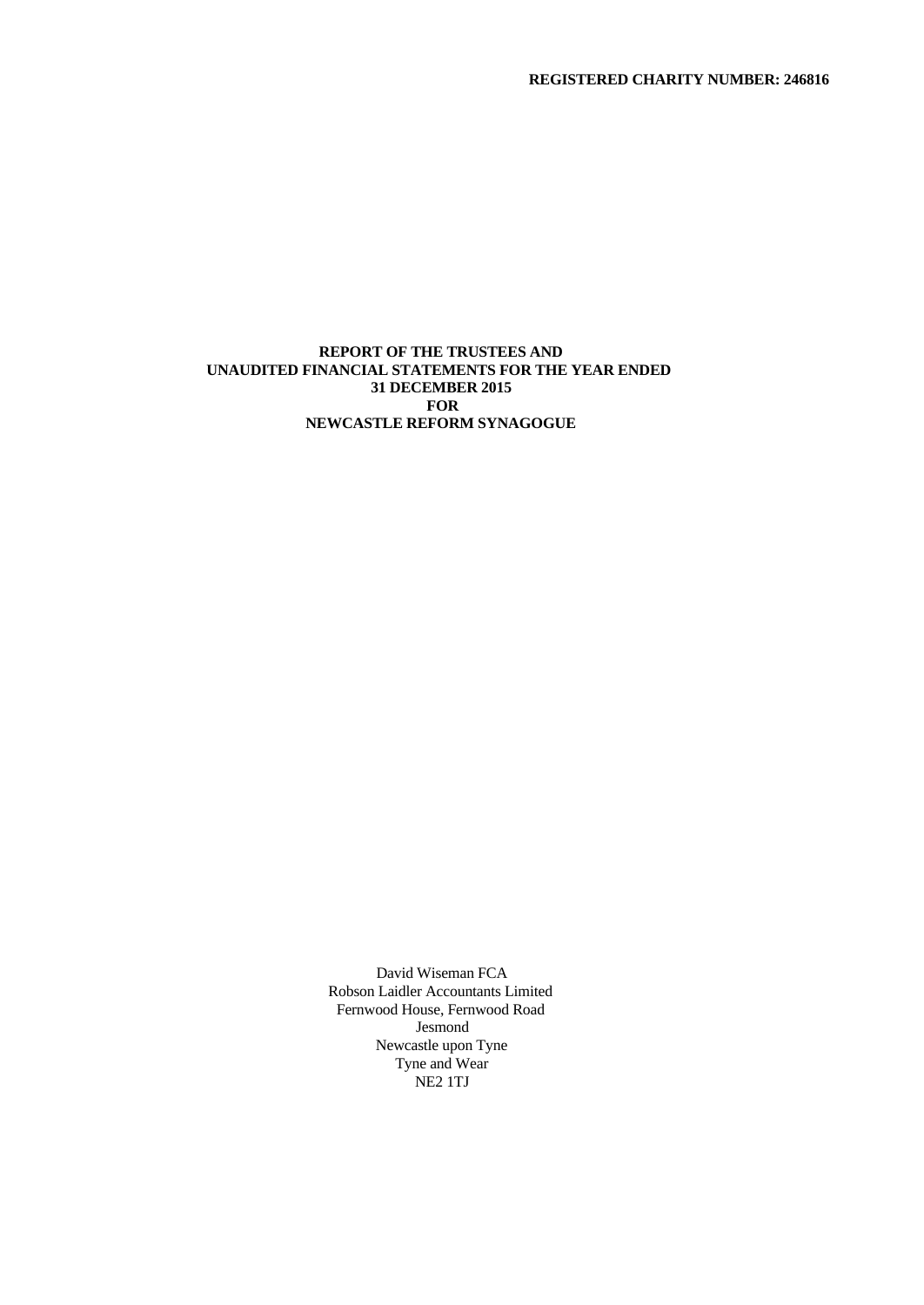# **CONTENTS OF THE FINANCIAL STATEMENTS FOR THE YEAR ENDED 31 DECEMBER 2015**

|                                            | Page       |
|--------------------------------------------|------------|
| Report of the Trustees                     | $1$ to $2$ |
| Independent Examiner's Report              | 3          |
| <b>Statement of Financial Activities</b>   | 4          |
| <b>Balance Sheet</b>                       | 5          |
| Notes to the Financial Statements          | 6 to 13    |
| Detailed Statement of Financial Activities | 14 to 15   |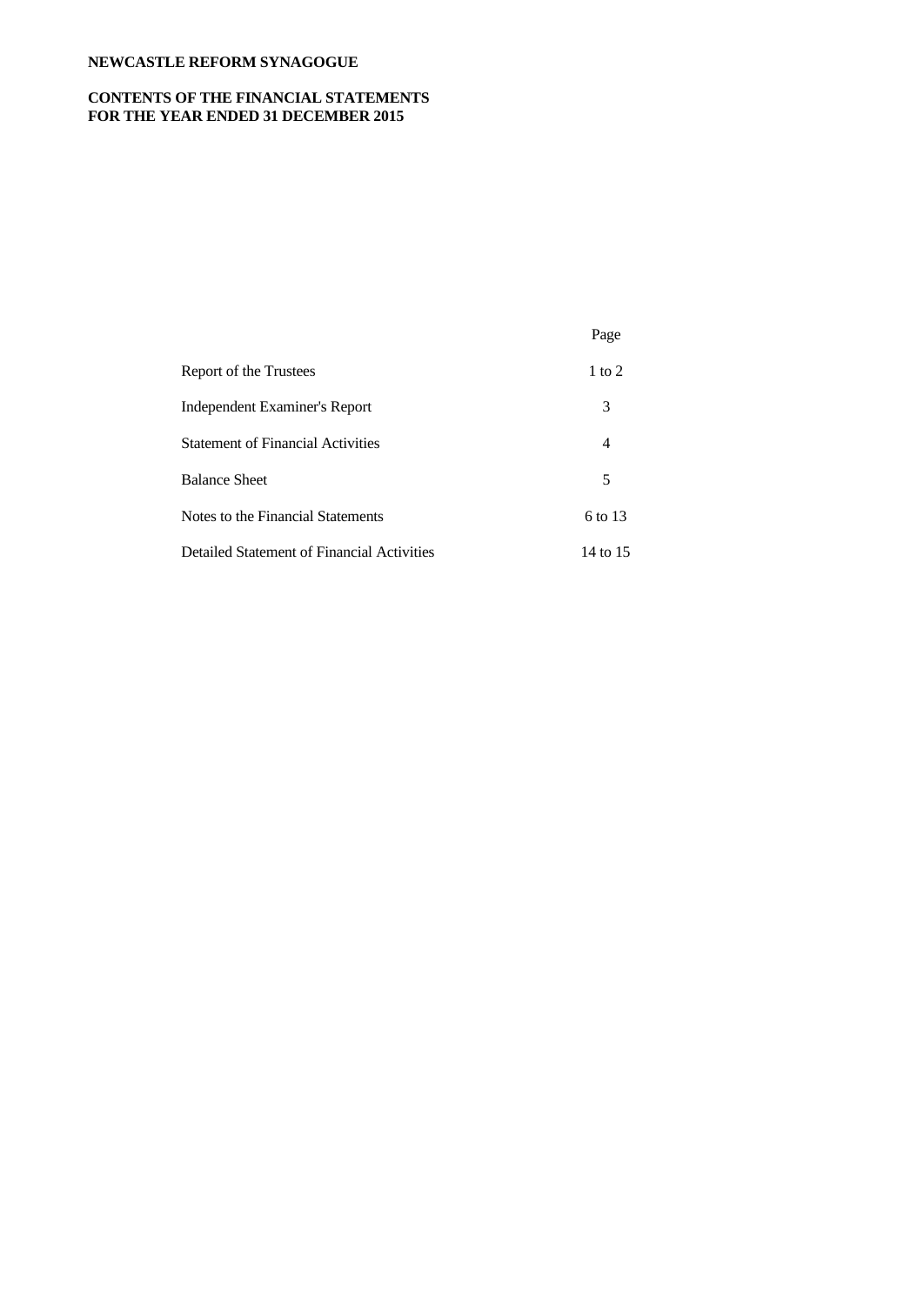## **REPORT OF THE TRUSTEES FOR THE YEAR ENDED 31 DECEMBER 2015**

The trustees present their report with the financial statements of the charity for the year ended 31 December 2015. The trustees have adopted the provisions of Accounting and Reporting by Charities: Statement of Recommended Practice applicable to charities preparing their accounts in accordance with the Financial Reporting Standard for Smaller Entities (the FRSSE) (effective 1 January 2015).

## **OBJECTIVES AND ACTIVITIES**

### **Objectives and aims**

The synagogue is an unincorporated association formed and managed by its members with the objective of providing and maintaining a place or places of public worship and for the furtherance and advancement of religious, educational and charitable objectives. The synagogue is affiliated to the Movement for Reform Judaism (formerly The Reform Synagogues of Great Britain) and is guided by their practices whilst maintaining its independence under the constitution. The affairs of the synagogue are managed by its members in general meetings and in accordance with its constitution and the rules of the synagogue.

### **Significant activities**

The principle activities of the synagogue are the maintenance of the synagogue building at The Croft, Newcastle upon Tyne for divine services and public worship, provision of religious education and support of charitable activities. The charity operates a Prayer House and cemetery plots at Preston Cemetery, North Shields, and a burial scheme for this cemetery.

# **ACHIEVEMENT AND PERFORMANCE**

### **Charitable activities**

The charity received donations and gift aid totalling £10,080 (2014: £11,308).

Increase in support costs have led to a decrease in total net assets, with a deficit in the period of £2,026 (2014: £10,435 surplus), from its normal operating activities.

This deficit has arisen due to the increase in Rabbi Services Fees payable in the period, increased repair and maintenance works including CCTV maintenance and the reduction in subscription income due to no longer charging fees for children.

The trustees feel that they would be able to continue the current activities of the charity in the event of a decline in membership.

# **FINANCIAL REVIEW**

#### **Reserves policy**

At the end of the year the charity had restricted funds of £344,975 (2014: £356,155) and unrestricted funds of £278,131(2014: £268,977). The trustees have established a policy whereby the unrestricted funds not committed or invested in tangible fixed assets ("The Free Reserves") held by the Charity should represent 5 years of the resources expended, this has been agreed as a sufficient level with regards to the current economic climate, the decline in subscription income and the potential requirement of a rabbi salary. The charity has been able to maintain the general reserves at this level at 31 December 2015.

## **FUTURE PLANS**

The synagogue and community are committed to the maintenance and expansion of the religious, educational and charitable activities.

## **STRUCTURE, GOVERNANCE AND MANAGEMENT**

#### **Governing document**

The charity is an unincorporated charity, constituted under a trust deed dated 3 March 1966 and is a registered charity, number 246816.

#### **Recruitment and appointment of new trustees**

The charity is managed by a Council of trustees. Trustees are elected at the Annual General Meeting. Meetings of the Council of trustees are held at least bi-monthly (with the exception of August).

#### **REFERENCE AND ADMINISTRATIVE DETAILS**

**Registered Charity number**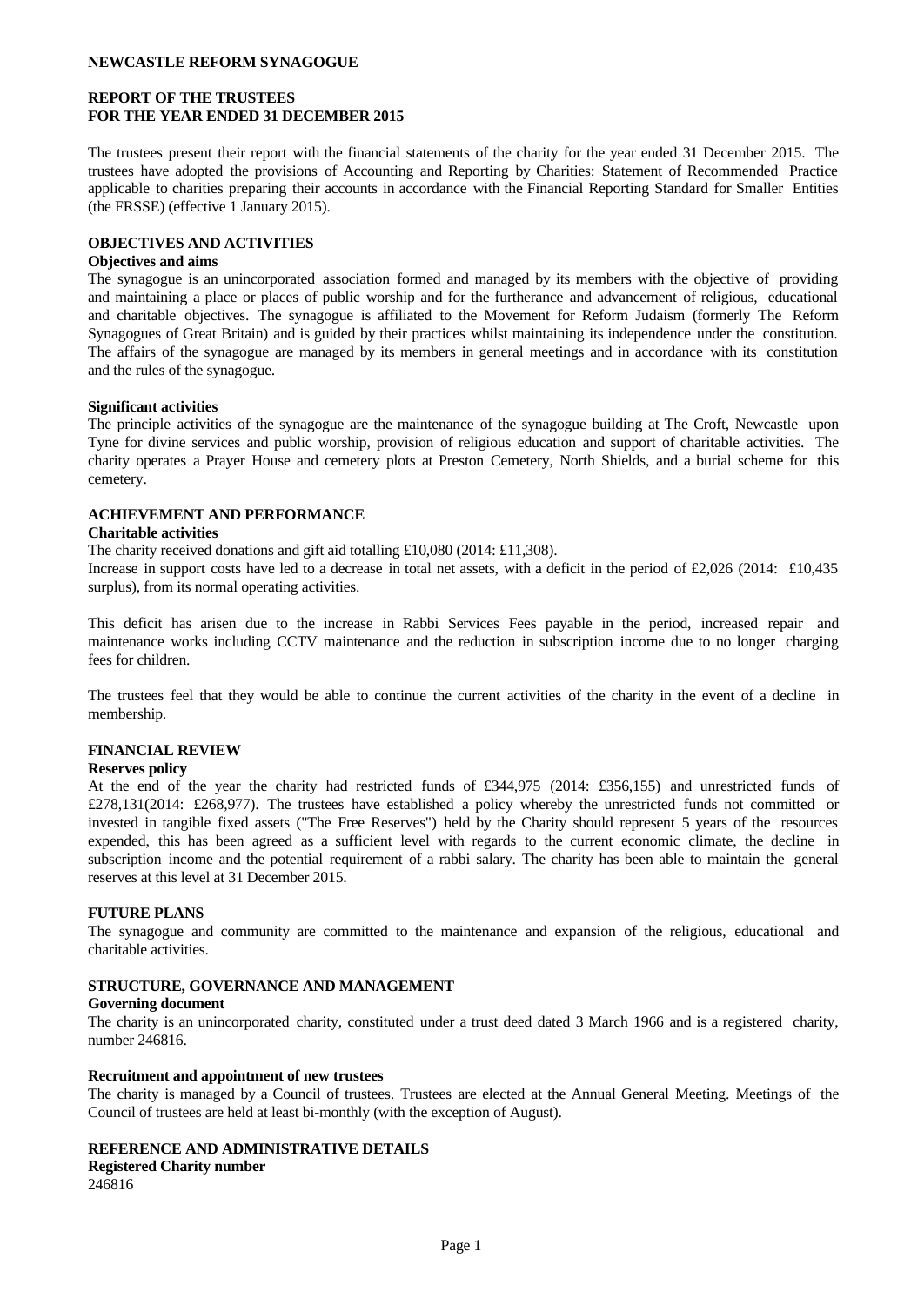## **REPORT OF THE TRUSTEES FOR THE YEAR ENDED 31 DECEMBER 2015**

# **REFERENCE AND ADMINISTRATIVE DETAILS**

**Principal address**

c/o Newcastle Reform Synagogue The Croft off Kenton Road Gosforth Newcastle upon Tyne NE3 4RF

## **Trustees**

| Mrs G Bernstone   |                      |
|-------------------|----------------------|
| Mr I Cohen        |                      |
| Miss G Mandell    | <b>Hon Secretary</b> |
| Mrs S Rowlands    |                      |
| Mr C Scott        |                      |
| Miss P Statt      | - appointed 31.5.15  |
| Mr A Wortman      | Chair                |
| Mrs L A Huddart   |                      |
| Mrs L Scott       | Vice Chair           |
| Mr J Rollin-Jones | - resigned $31.5.15$ |
| Mrs H Bussell     | Treasurer            |
| Mr T Benson       |                      |
| Mrs B Berg        |                      |
| Mr D Luper        |                      |
| Mrs K B Fleming   | - resigned $31.5.15$ |
| Mrs R Hayman      | - appointed 31.5.15  |
| Mrs J Edwards     | - appointed 9.11.15  |
|                   |                      |

# **Honorary Life President**

Mrs B Dinsdale Mr G Loble

# **Independent examiner**

David Wiseman FCA Robson Laidler Accountants Limited Fernwood House, Fernwood Road Jesmond Newcastle upon Tyne Tyne and Wear NE2 1TJ

## **STATEMENT OF PUBLIC BENEFIT**

The Synagogue hosts many visits from schools, colleges, scouts groups and local groups, from other Faiths as well as holding Inter- Faith meetings. Its members support the West End Refugee centre the Peoples' Kitchen and make regular donations to outside charities.

The Charity also organises education classes for children and adults, social events, pre-service discussions of selected readings from the Scriptures which are well received and are well supported by the community. The Council is constantly looking for additional activities for members' participation.

Approved by order of the board of trustees on 19 May 2016 and signed on its behalf by:

Mr A Wortman - Trustee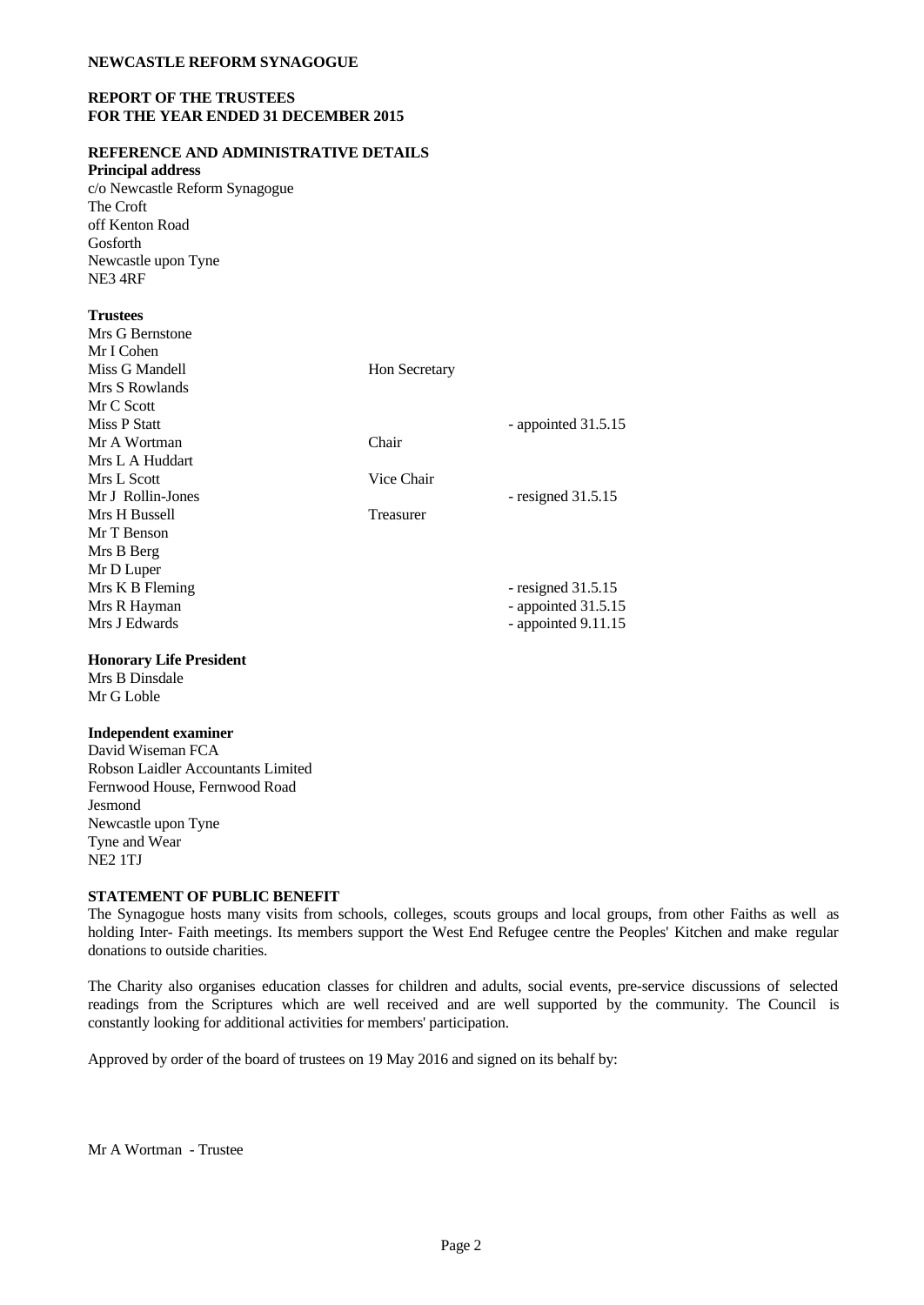## **INDEPENDENT EXAMINER'S REPORT TO THE TRUSTEES OF NEWCASTLE REFORM SYNAGOGUE**

I report on the accounts for the year ended 31 December 2015 set out on pages four to thirteen.

## **Respective responsibilities of trustees and examiner**

The charity's trustees are responsible for the preparation of the accounts. The charity's trustees consider that an audit is not required for this year (under Section 144(2) of the Charities Act 2011 (the 2011 Act)) and that an independent examination is required.

It is my responsibility to:

- examine the accounts under Section 145 of the 2011 Act
- to follow the procedures laid down in the General Directions given by the Charity Commission (under Section 145(5)(b) of the 2011 Act); and
- to state whether particular matters have come to my attention.

### **Basis of the independent examiner's report**

My examination wascarried out in accordance with the General Directions given by the Charity Commission. An examination includes a review of the accounting records kept by the charity and a comparison of the accounts presented with those records. It also includes consideration of any unusual items or disclosures in the accounts, and seeking explanations from you as trustees concerning any such matters. The procedures undertaken do not provide all the evidence that would be required in an audit, and consequently no opinion is given as to whether the accounts present a 'true and fair view ' and the report is limited to those matters set out in the statements below.

### **Independent examiner's statement**

In connection with my examination, no matter has come to my attention:

- (1) which gives me reasonable cause to believe that, in any material respect, the requirements
	- to keep accounting records in accordance with Section 130 of the 2011 Act; and
	- to prepare accounts which accord with the accounting records and to comply with the accounting requirements of the 2011 Act

#### have not been met; or

(2) to which, in my opinion, attention should be drawn in order to enable a proper understanding of the accounts to be reached.

David Wiseman FCA Robson Laidler Accountants Limited Fernwood House, Fernwood Road Jesmond Newcastle upon Tyne Tyne and Wear NE2 1TJ

6 June 2016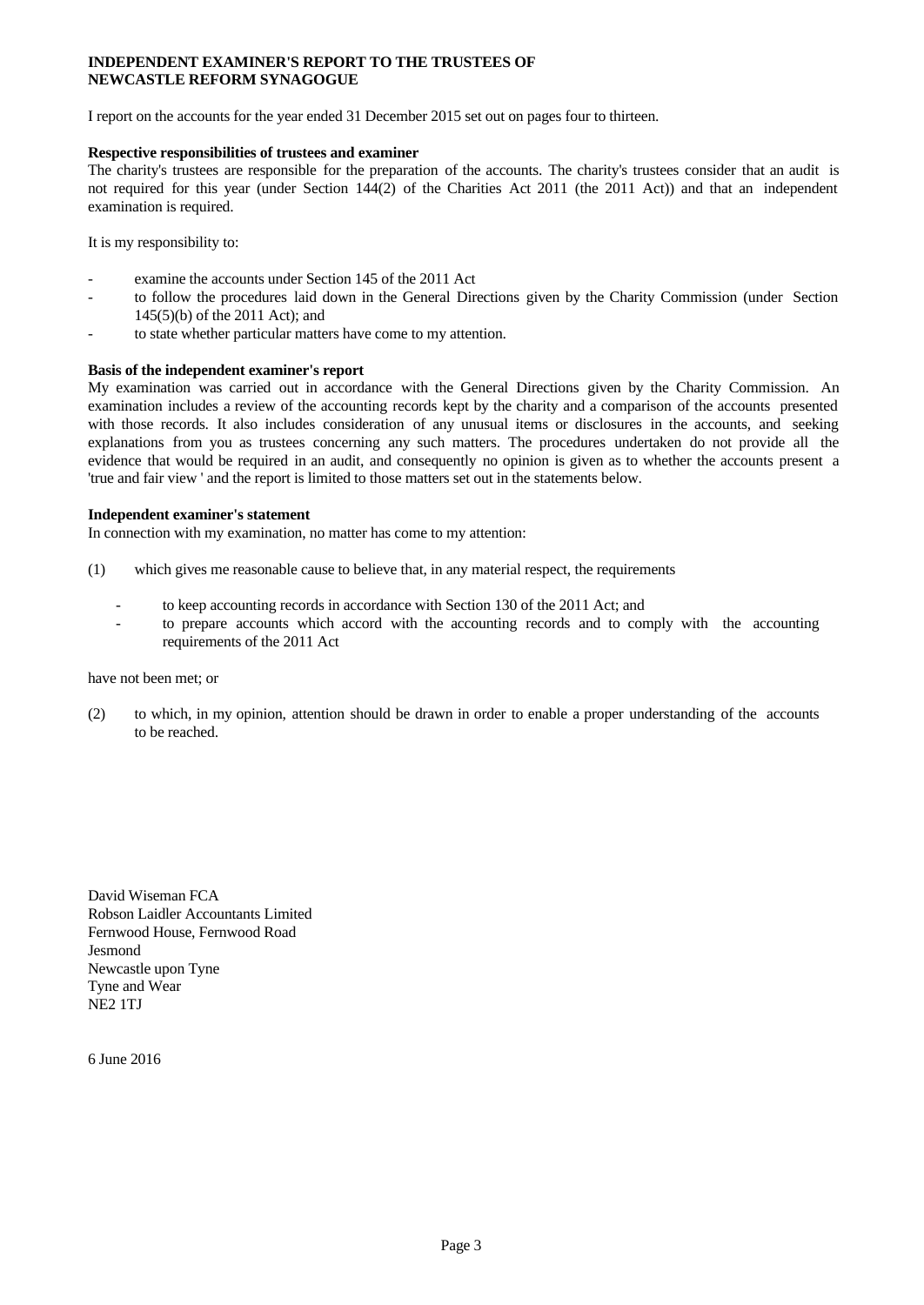# **STATEMENT OF FINANCIAL ACTIVITIES FOR THE YEAR ENDED 31 DECEMBER 2015**

|                |         |                                        | 2015                    | 2014                      |
|----------------|---------|----------------------------------------|-------------------------|---------------------------|
|                |         | <b>Restricted</b>                      | <b>Total</b>            | Total                     |
|                | funds   | funds                                  | funds                   | funds                     |
| <b>Notes</b>   |         | £                                      | £                       | $\pounds$                 |
|                |         |                                        |                         |                           |
| $\overline{2}$ | 37,396  | 15,544                                 | 52,940                  | 49,498                    |
| 3              | 2,486   |                                        | 2,486                   | 3,579                     |
| $\overline{4}$ | 5,073   |                                        | 5,073                   | 4,521                     |
|                | 1,007   |                                        | 1,007                   | 2,312                     |
|                | 45,962  | 15,544                                 | 61,506                  | 59,910                    |
|                |         |                                        |                         |                           |
|                |         |                                        |                         | 3,311                     |
| 5              |         |                                        |                         |                           |
|                |         |                                        |                         | 36,218                    |
|                |         |                                        |                         | 4,994                     |
|                |         | 978                                    | 978                     | 552                       |
|                | 324     |                                        | 324                     | 504                       |
|                | 621     |                                        | 621                     | 606                       |
|                | 473     |                                        | 473                     | 1,176                     |
|                |         |                                        |                         | 522                       |
|                | 557     |                                        | 557                     | 521                       |
|                | 210     |                                        | 210                     | 338                       |
|                | 458     |                                        | 458                     | 581                       |
|                | 244     |                                        | 244                     | 152                       |
|                | 36,808  | 26,724                                 | 63,532                  | 49,475                    |
|                | 9,154   | (11, 180)                              | (2,026)                 | 10,435                    |
|                |         |                                        |                         |                           |
|                | 268,977 | 356,155                                | 625,132                 | 614,697                   |
|                |         |                                        |                         |                           |
|                |         | <b>Unrestricted</b><br>2,676<br>31,245 | 212<br>11,886<br>13,648 | 2,888<br>43,131<br>13,648 |

The notes form part of these financial statements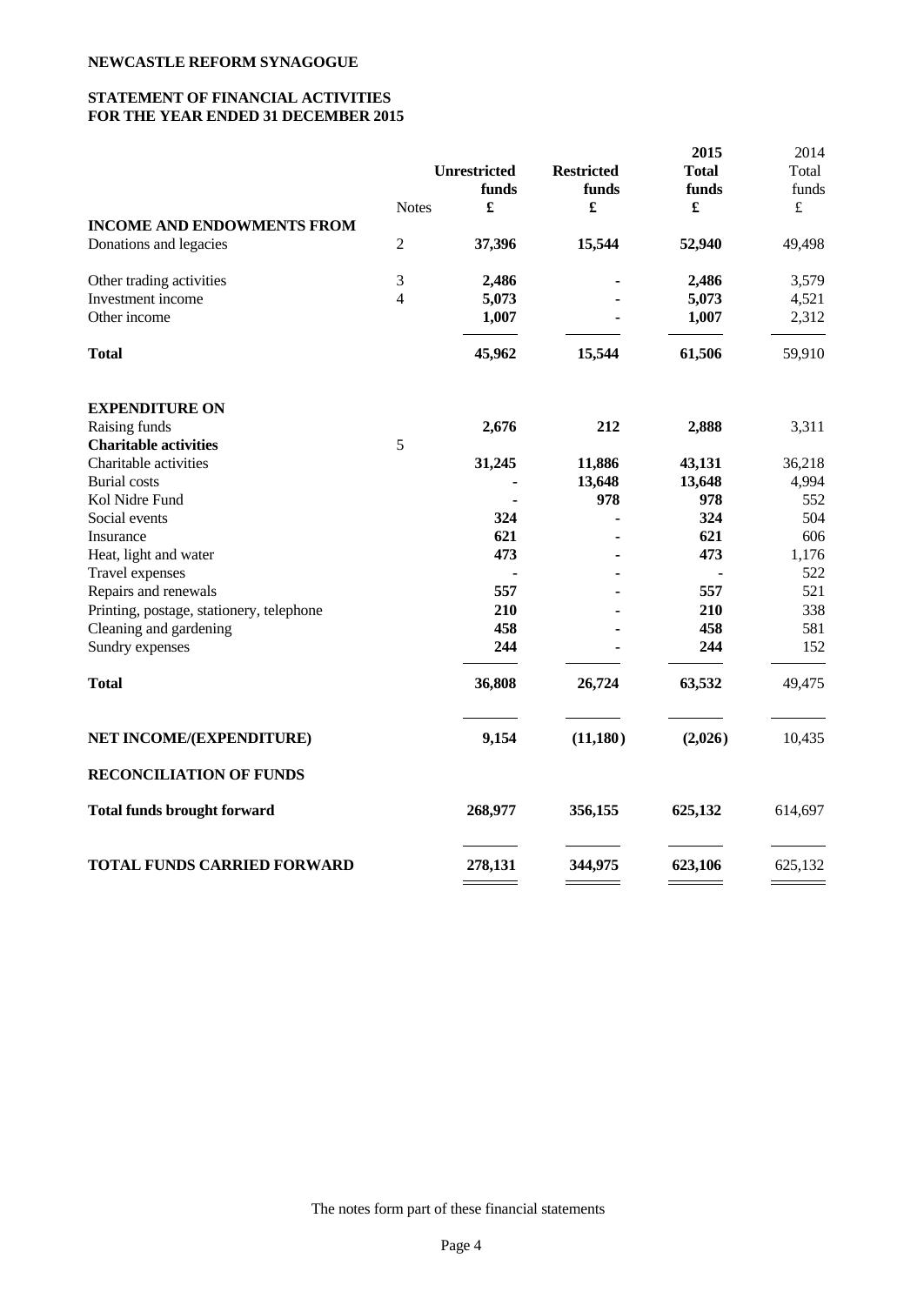## **BALANCE SHEET AT 31 DECEMBER 2015**

|                                     |              |                      |                      | 2015         | 2014               |
|-------------------------------------|--------------|----------------------|----------------------|--------------|--------------------|
|                                     |              | <b>Unrestricted</b>  | <b>Restricted</b>    | <b>Total</b> | Total              |
|                                     |              | funds                | funds                | funds        | funds              |
|                                     | <b>Notes</b> | $\pmb{\mathfrak{L}}$ | $\pmb{\mathfrak{L}}$ |              | $\pounds$          |
| <b>FIXED ASSETS</b>                 |              |                      |                      |              |                    |
| Tangible assets                     | 9            |                      | 275,901              | 275,901      | 287,612            |
| Investments                         | 10           | 29,509               |                      | 29,509       |                    |
|                                     |              | 29,509               | 275,901              | 305,410      | 287,612            |
| <b>CURRENT ASSETS</b>               |              |                      |                      |              |                    |
| <b>Stocks</b>                       | 11           | 300                  |                      | 300          | 300                |
| Debtors                             | 12           | 29,796               |                      | 29,796       | 34,120             |
| Cash at bank and in hand            |              | 251,400              | 72,977               | 324,377      | 340,570            |
|                                     |              | 281,496              | 72,977               | 354,473      | 374,990            |
| <b>CREDITORS</b>                    |              |                      |                      |              |                    |
| Amounts falling due within one year | 13           | (32, 874)            | (3,903)              | (36,777)     | (37, 470)          |
| NET CURRENT ASSETS                  |              | 248,622              | 69,074               | 317,696      | 337,520            |
| TOTAL ASSETS LESS CURRENT           |              |                      |                      |              |                    |
| <b>LIABILITIES</b>                  |              | 278,131              | 344,975              | 623,106      | 625,132            |
| <b>NET ASSETS</b>                   |              | 278,131              | 344,975              | 623,106      | 625,132            |
|                                     |              |                      |                      |              |                    |
| <b>FUNDS</b><br>Unrestricted funds  | 14           |                      |                      | 278,131      |                    |
| Restricted funds                    |              |                      |                      | 344,975      | 268,977<br>356,155 |
|                                     |              |                      |                      |              |                    |
| <b>TOTAL FUNDS</b>                  |              |                      |                      | 623,106      | 625,132            |

The financial statements were approved by the Board of Trustees on 19 May 2016 and were signed on its behalf by:

Mr A Wortman -Trustee

Mrs H Bussell -Trustee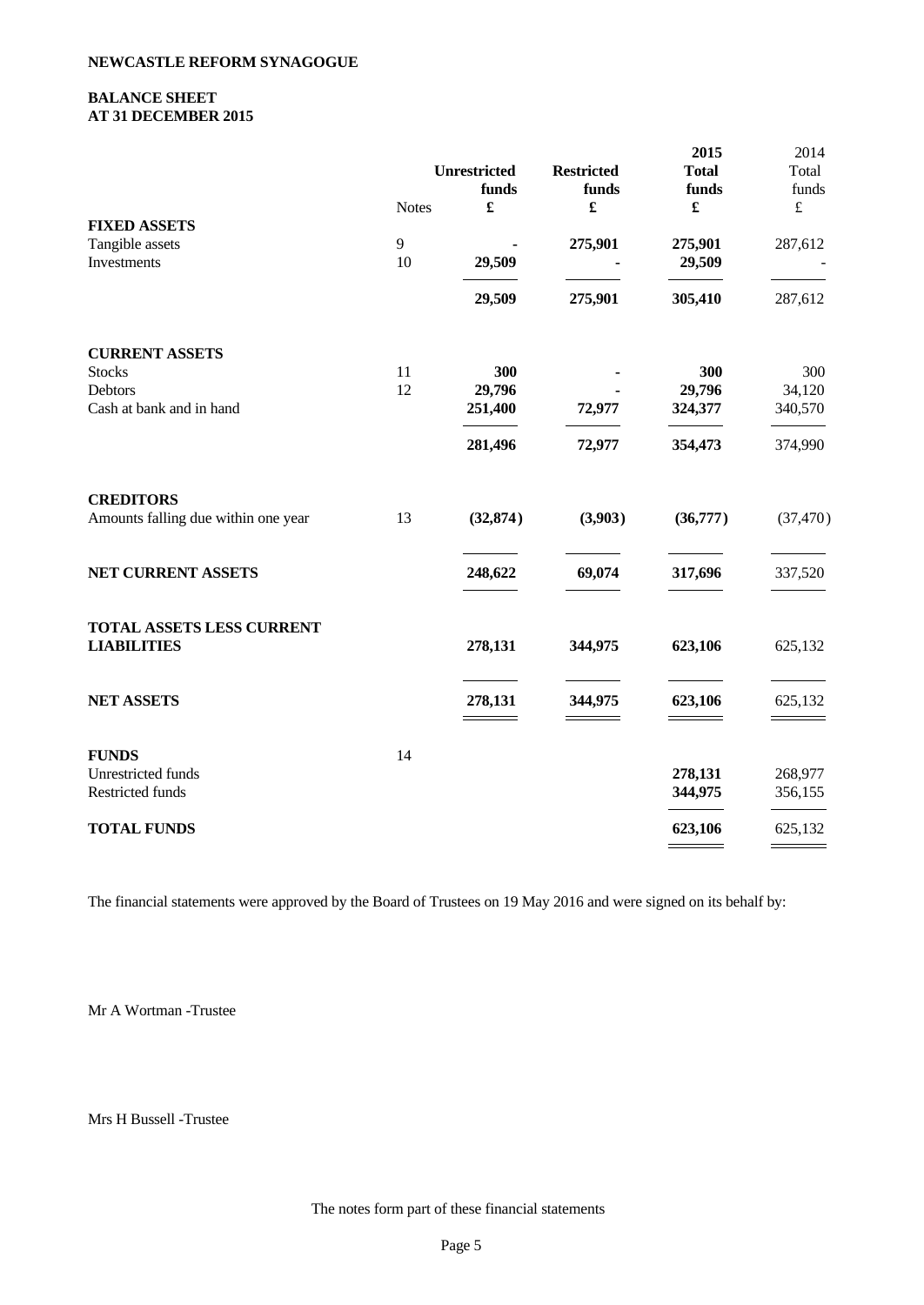# **NOTES TO THE FINANCIAL STATEMENTS FOR THE YEAR ENDED 31 DECEMBER 2015**

## **1. ACCOUNTING POLICIES**

## **Basis of preparing the financial statements**

The financial statements of the charity have been prepared in accordance with the Charities SORP (FRSSE) 'Accounting and Reporting by Charities: Statement of Recommended Practice applicable to charities preparing their accounts in accordance with the Financial Reporting Standard for Smaller Entities (the FRSSE) (effective 1 January 2015)', the Financial Reporting Standard for Smaller Entities (effective January 2015) and the Charities Act 2011. The financial statements have been prepared under the historical cost convention with the exception of investments which are included at market value, as modified by the revaluation of certain assets.

### **Income**

All income is recognised in the Statement of Financial Activities once the charity has entitlement to the funds, it is probable that the income will be received and the amount can be measured reliably.

## **Expenditure**

Liabilities are recognised as expenditure as soon as there is a legal or constructive obligation committing the charity to that expenditure, it is probable that a transfer of economic benefits will be required in settlement and the amount of the obligation can be measured reliably. Expenditure is accounted for on an accruals basis and has been classified under headings that aggregate all cost related to the category. Where costs cannot be directly attributed to particular headings they have been allocated to activities on a basis consistent with the use of resources.

### **Tangible fixed assets**

Depreciation is provided at the following annual rates in order to write off each asset over its estimated useful life.

| Freehold property            | - 2% straight line basis  |
|------------------------------|---------------------------|
| Leasehold prayer house       | - 2% straight line basis  |
| Religious assets             | - 2% straight line basis  |
| <b>Fixtures and fittings</b> | - 15% on reducing balance |

### **Stocks**

Stock consists of purchased goods for resale. Stocks are valued at lower of cost and net realisable value. Items donated for resale or distribution are not included in the financial statements until they are sold or distributed.

#### **Taxation**

As a charity, Newcastle Reform Synagogue is exempt from tax on income and gains to the extent that these are applied to its charitable objects. No tax charges have arisen in the charity.

#### **Fund accounting**

Unrestricted funds can be used in accordance with the charitable objectives at the discretion of the trustees.

Restricted funds can only be used for particular restricted purposes within the objects of the charity. Restrictions arise when specified by the donor or when funds are raised for particular restricted purposes.

Further explanation of the nature and purpose of each fund is included in the notes to the financial statements.

#### **Fixed asset investments**

Investments are stated in the accounts at market value. Changes in value are taken to the Statement of Financial Activities.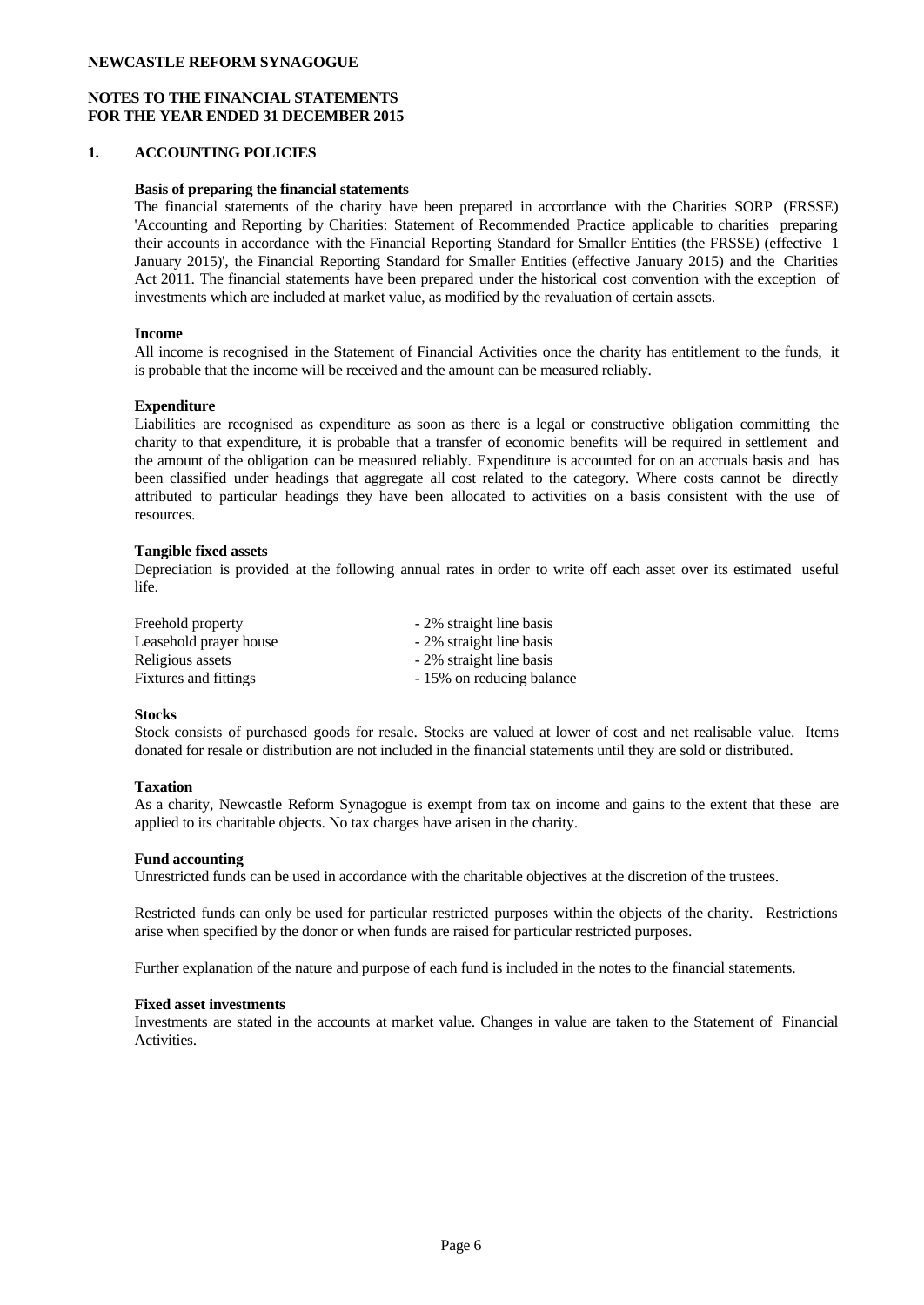# **NOTES TO THE FINANCIAL STATEMENTS - CONTINUED FOR THE YEAR ENDED 31 DECEMBER 2015**

# **2. DONATIONS AND LEGACIES**

|                          | 2015                     | 2014               |
|--------------------------|--------------------------|--------------------|
|                          | £                        | £                  |
| Donations                | 4,422                    | 4,541              |
| Gift aid                 | 5,658                    | 6,767              |
| Legacies                 | $\overline{\phantom{a}}$ | 300                |
| Subscriptions            | 27,516                   | 29,131             |
| Burial scheme            | 13,152                   | 6,013              |
| Kol Nidre appeal         | 2,142                    | 2,550              |
| <b>Board of Deputies</b> | 50                       | 196                |
|                          | 52,940                   | 49,498             |
|                          | _______                  | <u> Tanzania (</u> |

# **3. OTHER TRADING ACTIVITIES**

|                     | 2015  | 2014                     |  |
|---------------------|-------|--------------------------|--|
|                     | £     | £                        |  |
| Shop income         | 45    | $\overline{\phantom{a}}$ |  |
| Social events       | 615   | 1,127                    |  |
| Guild social events | 1,826 | 2,452                    |  |
|                     |       |                          |  |
|                     | 2,486 | 3,579                    |  |

 $\qquad \qquad =$ 

# **4. INVESTMENT INCOME**

|                          | 2015              | 2014          |  |
|--------------------------|-------------------|---------------|--|
|                          | £                 | ىل            |  |
| Deposit account interest | 5,023             | 4,447         |  |
| Guild account interest   | 50                | 74            |  |
|                          |                   |               |  |
|                          | 5,073             | 4,521         |  |
|                          | $\equiv$ $\equiv$ | $\sim$ $\sim$ |  |

# **5. CHARITABLE ACTIVITIES COSTS**

|                                          | Direct costs | <b>Support costs</b><br>(See note 6) | <b>Totals</b> |  |
|------------------------------------------|--------------|--------------------------------------|---------------|--|
|                                          | £            | £                                    | £             |  |
| Charitable activities                    | 29,245       | 13,886                               | 43,131        |  |
| Burial costs                             | 13,648       |                                      | 13,648        |  |
| Kol Nidre Fund                           | 978          | ۰                                    | 978           |  |
| Social events                            | 324          | -                                    | 324           |  |
| Insurance                                | 621          | ۰                                    | 621           |  |
| Heat, light and water                    | 473          |                                      | 473           |  |
| Repairs and renewals                     | 557          | ۰                                    | 557           |  |
| Printing, postage, stationery, telephone | <b>210</b>   |                                      | <b>210</b>    |  |
| Cleaning and gardening                   | 458          |                                      | 458           |  |
| Sundry expenses                          | 244          |                                      | 244           |  |
|                                          | 46,758       | 13,886                               | 60,644        |  |
|                                          |              |                                      |               |  |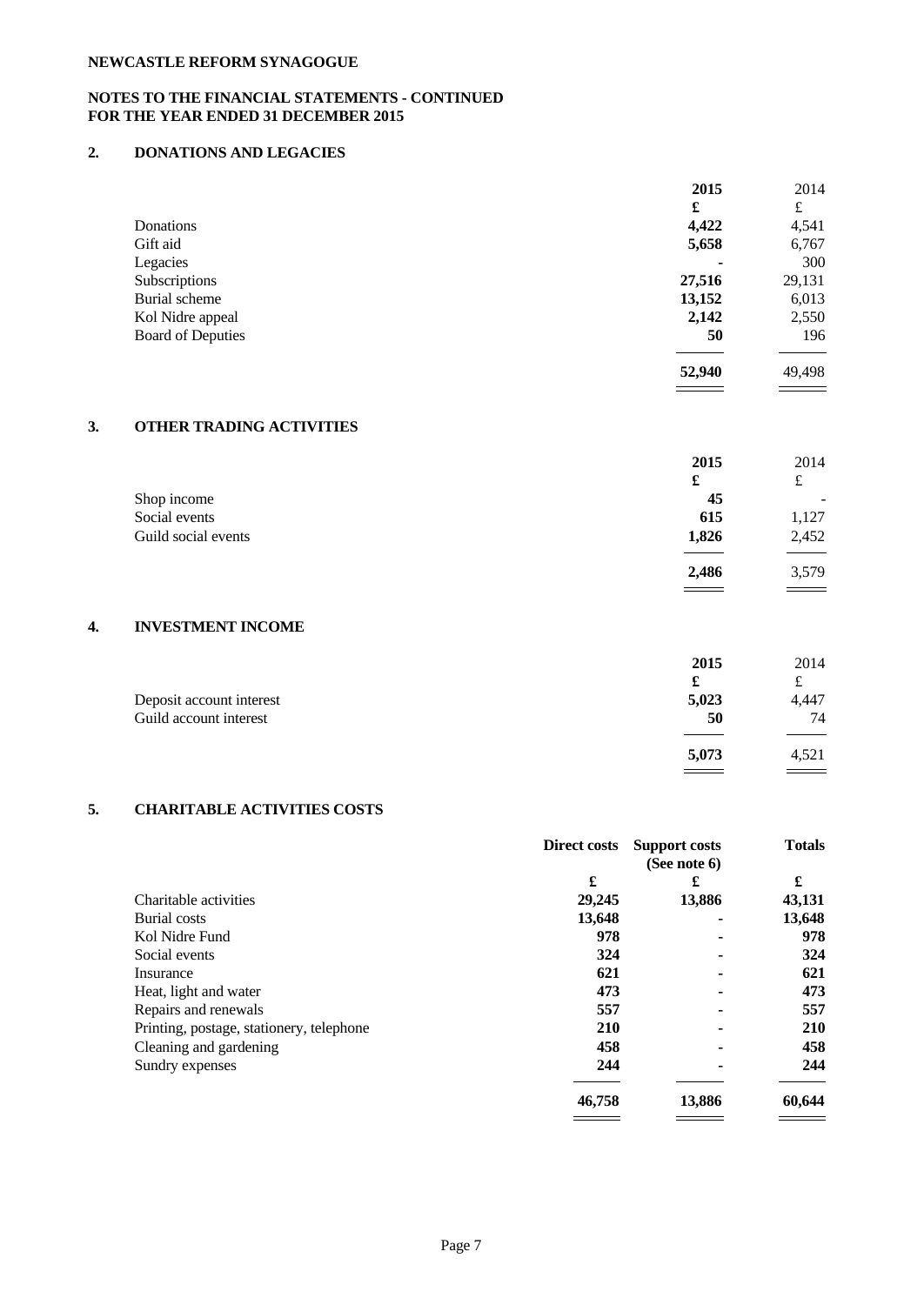# **NOTES TO THE FINANCIAL STATEMENTS - CONTINUED FOR THE YEAR ENDED 31 DECEMBER 2015**

# **6. SUPPORT COSTS**

|                       | Governance        |
|-----------------------|-------------------|
|                       | costs             |
|                       | £                 |
| Charitable activities | 13,886            |
|                       | $\qquad \qquad =$ |

# **7. TRUSTEES' REMUNERATION AND BENEFITS**

No members of the management committee received any remuneration during the year.

## **Trustees' expenses**

During the year £2,828 (2014: £2,993) was reimbursed to 7 (2014: 9) of the Trustees for expenses incurred in the course of their duties.

# **8. COMPARATIVES FOR THE STATEMENT OF FINANCIAL ACTIVITIES**

|                                          | <b>Unrestricted</b>  | <b>Restricted</b> | Total     |  |
|------------------------------------------|----------------------|-------------------|-----------|--|
|                                          | funds                | funds             | funds     |  |
|                                          | $\pmb{\mathfrak{L}}$ | £                 | $\pounds$ |  |
| <b>INCOME AND ENDOWMENTS FROM</b>        |                      |                   |           |  |
| Donations and legacies                   | 40,933               | 8,565             | 49,498    |  |
| Other trading activities                 | 1,127                | 2,452             | 3,579     |  |
| Investment income                        | 4,447                | 74                | 4,521     |  |
| Other income                             | 2,312                |                   | 2,312     |  |
| <b>Total</b>                             | 48,819               | 11,091            | 59,910    |  |
| <b>EXPENDITURE ON</b>                    |                      |                   |           |  |
| Raising funds                            | 1,811                | 1,500             | 3,311     |  |
| <b>Charitable activities</b>             |                      |                   |           |  |
| Charitable activities                    | 23,671               | 12,547            | 36,218    |  |
| <b>Burial</b> costs                      |                      | 4,994             | 4,994     |  |
| Kol Nidre Fund                           |                      | 552               | 552       |  |
| Social events                            | 504                  |                   | 504       |  |
| Insurance                                | 606                  |                   | 606       |  |
| Heat, light and water                    | 813                  | 363               | 1,176     |  |
| Travel expenses                          | 522                  |                   | 522       |  |
| Repairs and renewals                     | 513                  | 8                 | 521       |  |
| Printing, postage, stationery, telephone | 338                  |                   | 338       |  |
| Cleaning and gardening                   | 455                  | 126               | 581       |  |
| Sundry expenses                          | 152                  |                   | 152       |  |
| <b>Total</b>                             | 29,385               | 20,090            | 49,475    |  |
| NET INCOME/(EXPENDITURE)                 | 19,434               | (8,999)           | 10,435    |  |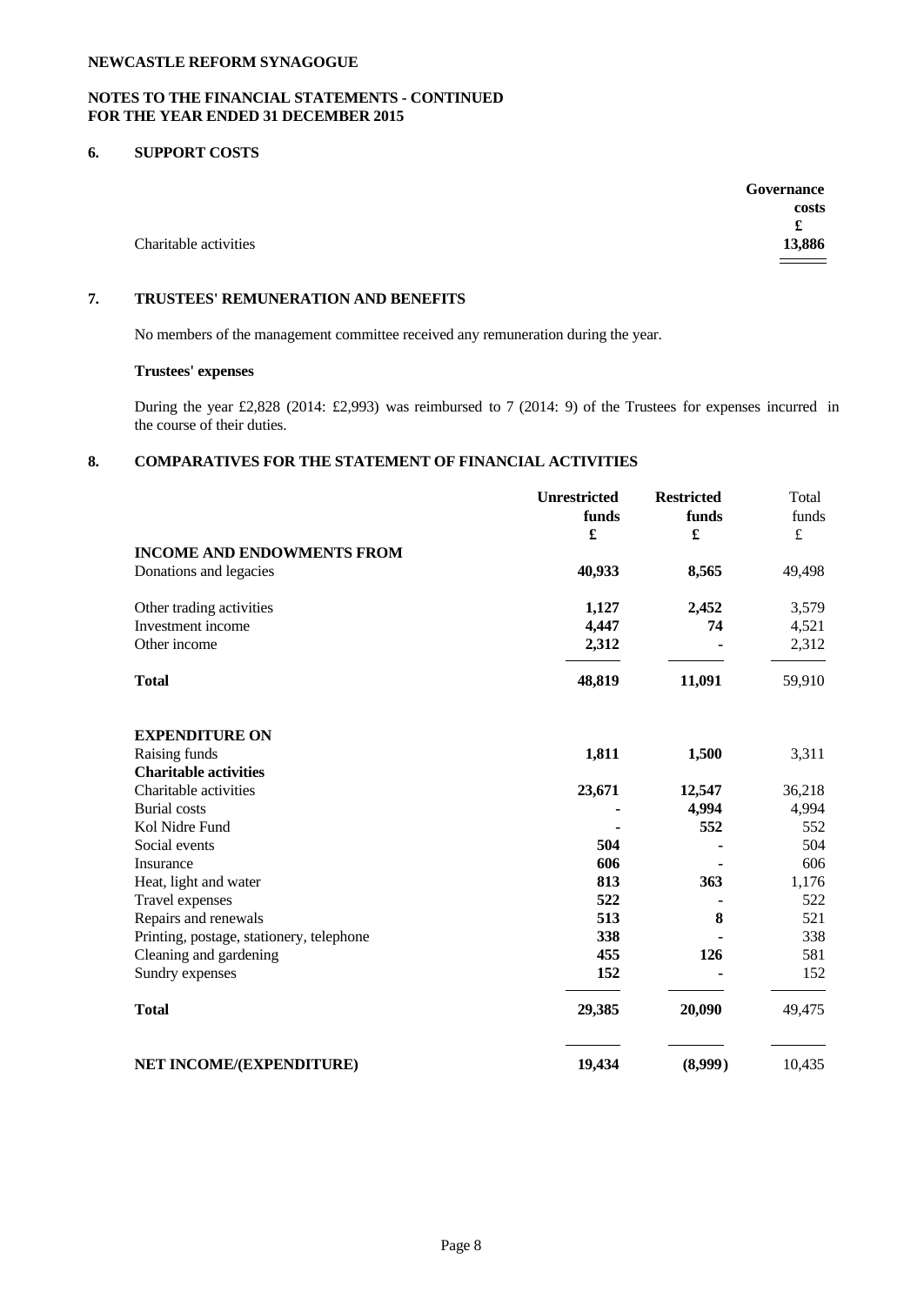# **NOTES TO THE FINANCIAL STATEMENTS - CONTINUED FOR THE YEAR ENDED 31 DECEMBER 2015**

| 8. | <b>COMPARATIVES FOR THE STATEMENT OF FINANCIAL ACTIVITIES - continued</b> |                     |                   |         |  |
|----|---------------------------------------------------------------------------|---------------------|-------------------|---------|--|
|    |                                                                           | <b>Unrestricted</b> | <b>Restricted</b> | Total   |  |
|    |                                                                           | funds               | funds             | funds   |  |
|    |                                                                           | £                   | £                 | £       |  |
|    | <b>RECONCILIATION OF FUNDS</b>                                            |                     |                   |         |  |
|    | <b>Total funds brought forward</b>                                        | 249.543             | 365,154           | 614,697 |  |
|    | <b>TOTAL FUNDS CARRIED FORWARD</b>                                        | 268,977             | 356,155           | 625,132 |  |
|    |                                                                           |                     |                   |         |  |

## **9. TANGIBLE FIXED ASSETS**

|                                           | Freehold<br>property<br>£ | Leasehold<br>prayer house<br>£ | <b>Religious</b><br>assets<br>£ | <b>Fixtures and</b><br>fittings<br>£ | <b>Totals</b><br>£ |
|-------------------------------------------|---------------------------|--------------------------------|---------------------------------|--------------------------------------|--------------------|
| <b>COST</b>                               |                           |                                |                                 |                                      |                    |
| At 1 January 2015 and<br>31 December 2015 | 251,041                   | 26,259                         | 73,980                          | 119,400                              | 470,680            |
| <b>DEPRECIATION</b>                       |                           |                                |                                 |                                      |                    |
| At 1 January 2015                         | 84,495                    | 8,926                          | 1,480                           | 88,167                               | 183,068            |
| Charge for year                           | 5,021                     | 525                            | 1,480                           | 4,685                                | 11,711             |
| At 31 December 2015                       | 89,516                    | 9,451                          | 2,960                           | 92,852                               | 194,779            |
| <b>NET BOOK VALUE</b>                     |                           |                                |                                 |                                      |                    |
| At 31 December 2015                       | 161,525                   | 16,808                         | 71,020                          | 26,548                               | 275,901            |
| At 31 December 2014                       | 166,546                   | 17,333                         | 72,500                          | 31,233                               | 287,612            |
|                                           |                           |                                |                                 |                                      |                    |

In 2010 the synagogues fixed assets including fixtures and fittings, Torah Scrolls and silverware were revalued independently for insurance purposes. This has resulted in the religious assets being valued at £73,980, an increase of £53,980, and the fixtures and fittings being valued at £118,503, an increase of £58,180.

The trustees are not aware of any material changes since the last revaluation.

The Synagogue also has to insure the Torah Scroll 2 which belongs the the Czech Memorial Trust No 831.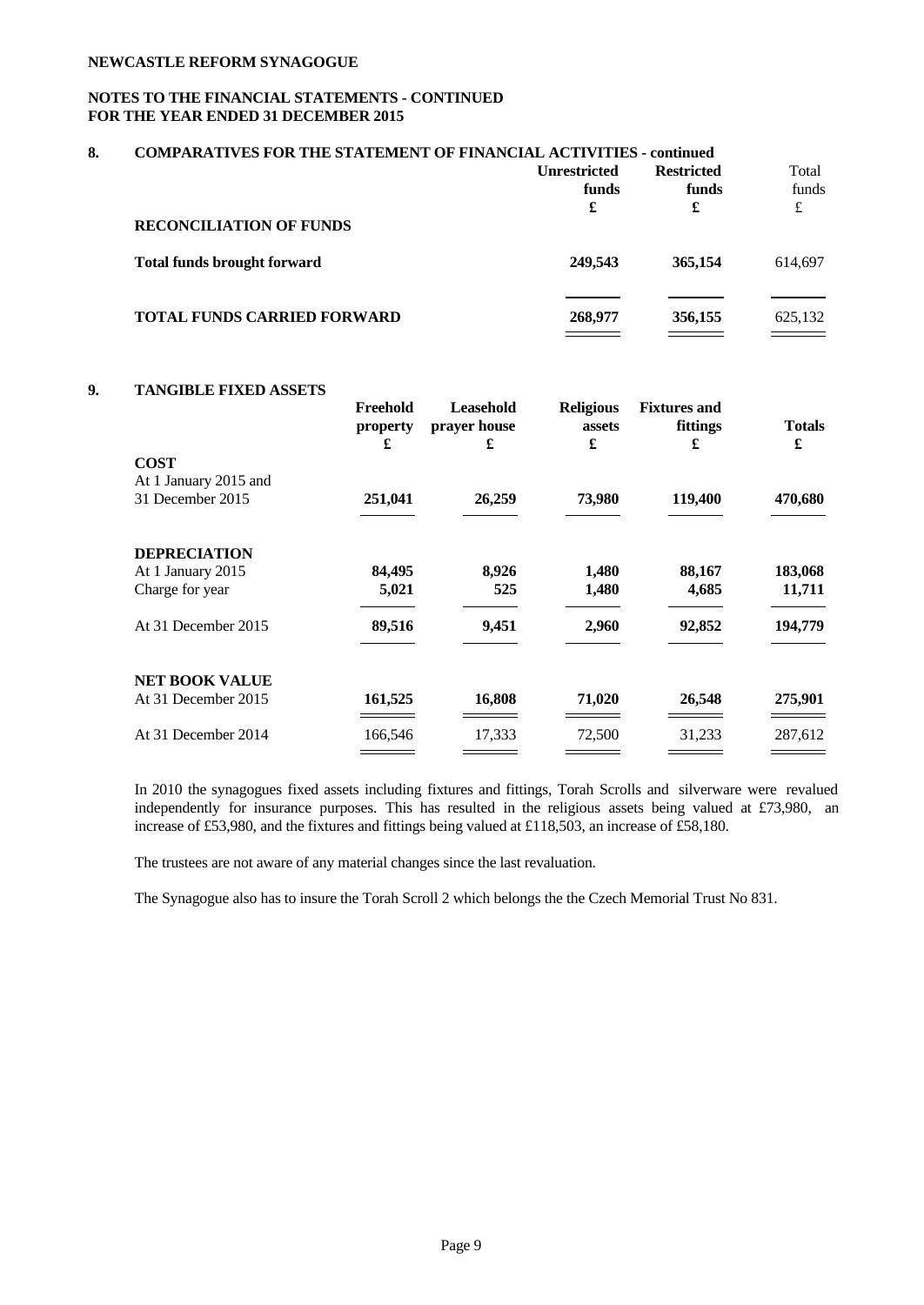# **NOTES TO THE FINANCIAL STATEMENTS - CONTINUED FOR THE YEAR ENDED 31 DECEMBER 2015**

# **10. FIXED ASSET INVESTMENTS**

|                     | <b>Listed</b> |
|---------------------|---------------|
|                     | investments   |
|                     | £             |
| <b>MARKET VALUE</b> |               |
| Additions           | 30,000        |
| Impairments         | (491)         |
|                     |               |
| At 31 December 2015 | 29,509        |
|                     |               |
|                     |               |
|                     |               |
| NET BOOK VALUE      |               |
| At 31 December 2015 | 29,509        |
|                     |               |
| At 31 December 2014 |               |
|                     |               |

There were no investment assets outside the UK.

## **11. STOCKS**

|               | 2015<br>£<br>ഄ                             | 2014<br>$+$<br>ىم |
|---------------|--------------------------------------------|-------------------|
| <b>Stocks</b> | 300<br>and the contract of the contract of | 300<br>$=$        |

# **12. DEBTORS: AMOUNTS FALLING DUE WITHIN ONE YEAR**

|                                | 2015   | 2014   |  |
|--------------------------------|--------|--------|--|
|                                | £      | £      |  |
| Trade debtors                  | 20,725 | 23,432 |  |
| Gift aid recoverable           | 5,377  | 6,767  |  |
| Prepayments and accrued income | 3,694  | 3,921  |  |
|                                |        |        |  |
|                                | 29,796 | 34,120 |  |
|                                |        |        |  |

# **13. CREDITORS: AMOUNTS FALLING DUE WITHIN ONE YEAR**

|                  | 2015   | 2014   |  |
|------------------|--------|--------|--|
|                  | £      | £      |  |
| Trade creditors  | 5,457  | 3,362  |  |
| Deferred income  | 29,595 | 32,468 |  |
| Accrued expenses | 1,725  | 1,640  |  |
|                  |        |        |  |
|                  | 36,777 | 37,470 |  |
|                  | _____  |        |  |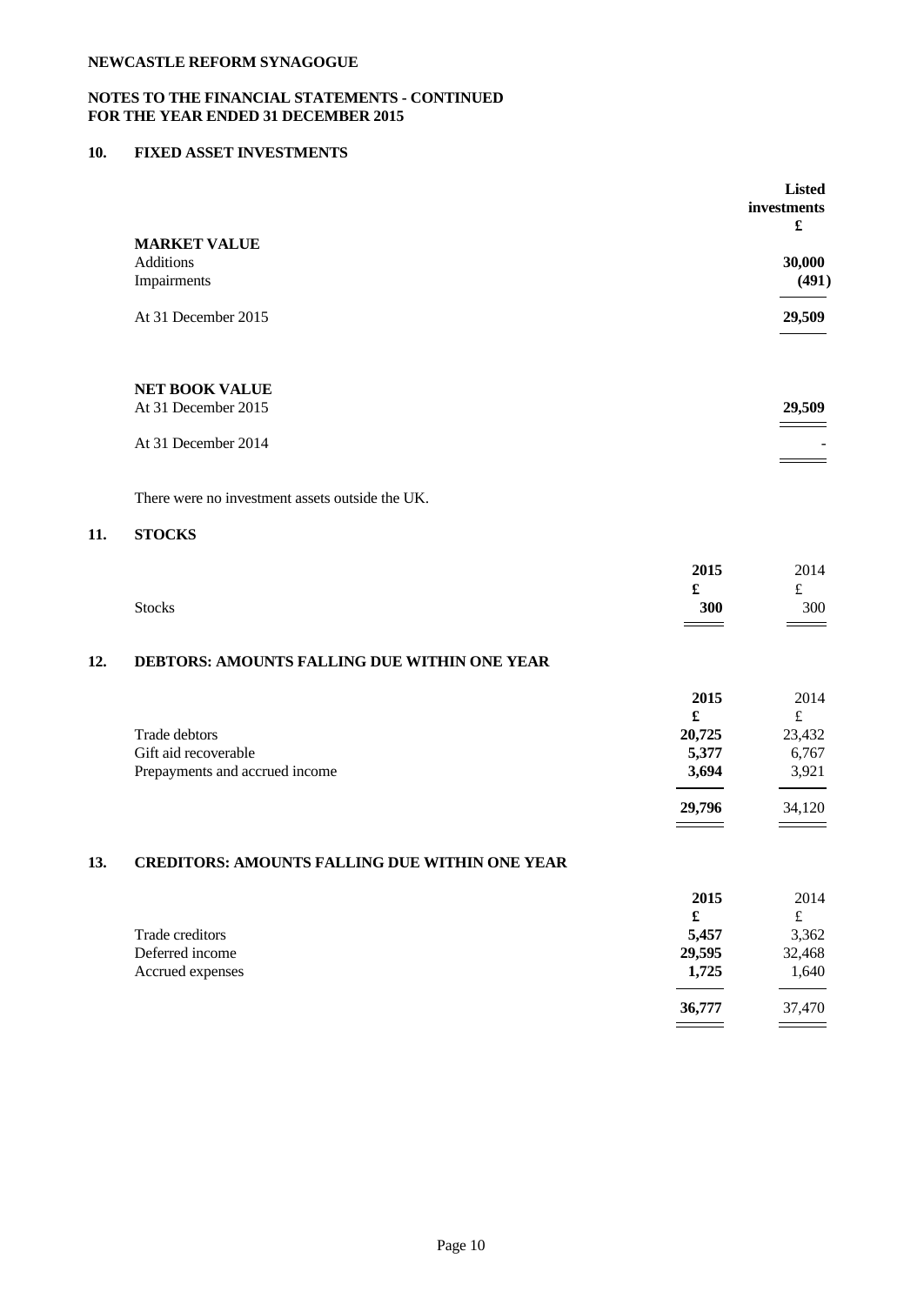# **NOTES TO THE FINANCIAL STATEMENTS - CONTINUED FOR THE YEAR ENDED 31 DECEMBER 2015**

# **14. MOVEMENT IN FUNDS**

|                             |           | movement in |             |
|-----------------------------|-----------|-------------|-------------|
|                             | At 1.1.15 | funds       | At 31.12.15 |
|                             | £         | £           | £           |
| <b>Unrestricted funds</b>   |           |             |             |
| General fund                | 268,977   | 9,154       | 278,131     |
| <b>Restricted funds</b>     |           |             |             |
| Prayer House reserve fund   | 17,334    | (525)       | 16,809      |
| Capital revaluation reserve | 106,579   | (6,165)     | 100,414     |
| Burial scheme fund          | 55,311    | (421)       | 54,890      |
| Building reserve fund       | 166,545   | (5,021)     | 161,524     |
| Kol Nidre appeal fund       | 9,064     | 1,164       | 10,228      |
| Tree of Life fund           | 391       |             | 391         |
| Siddur income fund          | 931       | (212)       | 719         |
|                             | 356,155   | (11,180)    | 344,975     |
| <b>TOTAL FUNDS</b>          | 625,132   | (2,026)     | 623,106     |

Net movement in funds, included in the above are as follows:

|                             | <b>Incoming</b><br>resources<br>£ | <b>Resources</b><br>expended | <b>Movement</b> in<br>funds<br>£ |  |
|-----------------------------|-----------------------------------|------------------------------|----------------------------------|--|
|                             |                                   | £                            |                                  |  |
| <b>Unrestricted funds</b>   |                                   |                              |                                  |  |
| General fund                | 45,962                            | (36,808)                     | 9,154                            |  |
| <b>Restricted funds</b>     |                                   |                              |                                  |  |
| Capital revaluation reserve |                                   | (6,165)                      | (6,165)                          |  |
| Burial scheme fund          | 13,402                            | (13,823)                     | (421)                            |  |
| Kol Nidre appeal fund       | 2,142                             | (978)                        | 1,164                            |  |
| Siddur income fund          |                                   | (212)                        | (212)                            |  |
| Prayer House reserve fund   |                                   | (525)                        | (525)                            |  |
| Building reserve fund       |                                   | (5,021)                      | (5,021)                          |  |
|                             | 15,544                            | (26, 724)                    | (11,180)                         |  |
|                             |                                   |                              |                                  |  |
| <b>TOTAL FUNDS</b>          | 61,506                            | (63, 532)                    | (2,026)                          |  |
|                             |                                   |                              |                                  |  |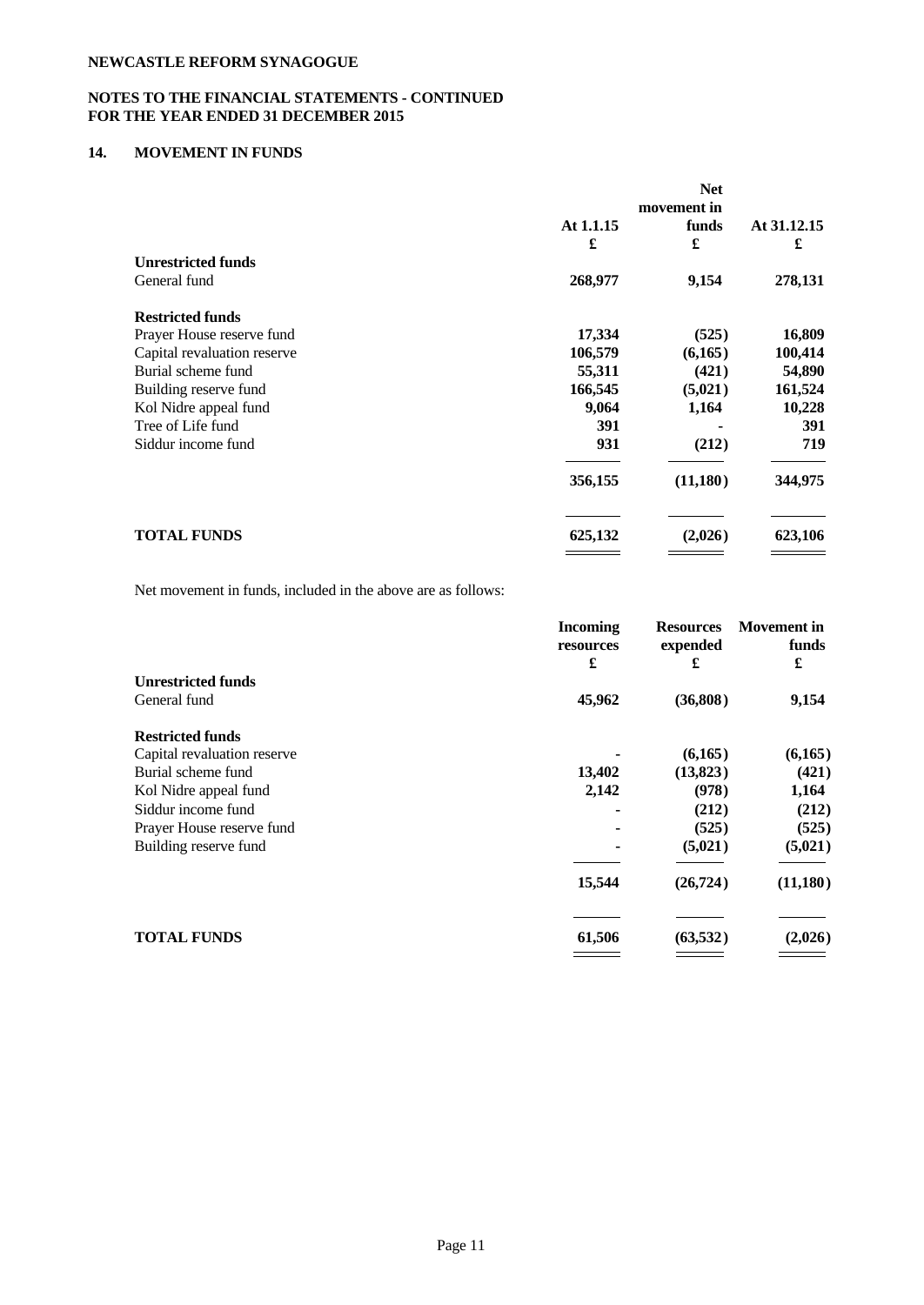## **NOTES TO THE FINANCIAL STATEMENTS - CONTINUED FOR THE YEAR ENDED 31 DECEMBER 2015**

### **14. MOVEMENT IN FUNDS - continued**

### **Building Reserve**

The building reserve fund has been established to provide for the synagogue building at The Croft, Newcastle upon Tyne and represents building cost less depreciation.

## **Prayer House**

The prayer house reserve fund provides for the building at Preston Cemetery, North Shields and represents building costs less depreciation.

### **Capital Revaluation Reserve**

The capital revaluation reserve represents the re-valued amount of other fixed assets, together with monies donated to help fund future expenditure.

### **Burial Scheme**

The burial scheme fund represents contributions towards members' burial costs within the rules of the fund.

### **Kol Nidre**

The Kol Nidre appeal fund provides for the raising of funds on an annual basis for distribution to charities nominated by the synagogue.

### **Tree of Life**

The Tree of Life fund provides for the raising of funds for the Tree of Life project.

### **Siddur income fund**

The Siddur income fund provides for the raising of funds for Guild events.

### **15. RELATED PARTY DISCLOSURES**

There were no related party transactions for the year ended 31 December 2015.

## **16. ULTIMATE CONTROLLING PARTY**

The ultimate controlling party of the synagogue is considered to be the Council of the synagogue.

### **17. BURIAL SCHEME FUND**

Included in the Detailed Statement of Financial Activities are the following transactions which relate to the burial scheme:

|                | 2015         | 2014           |  |
|----------------|--------------|----------------|--|
| Income         | 13,152       | 6,013          |  |
| Expenditure    | (13, 648)    | (5,357)        |  |
|                | ------------ | ----------     |  |
| <b>Surplus</b> | (496)        | 656            |  |
|                |              | _____<br>_____ |  |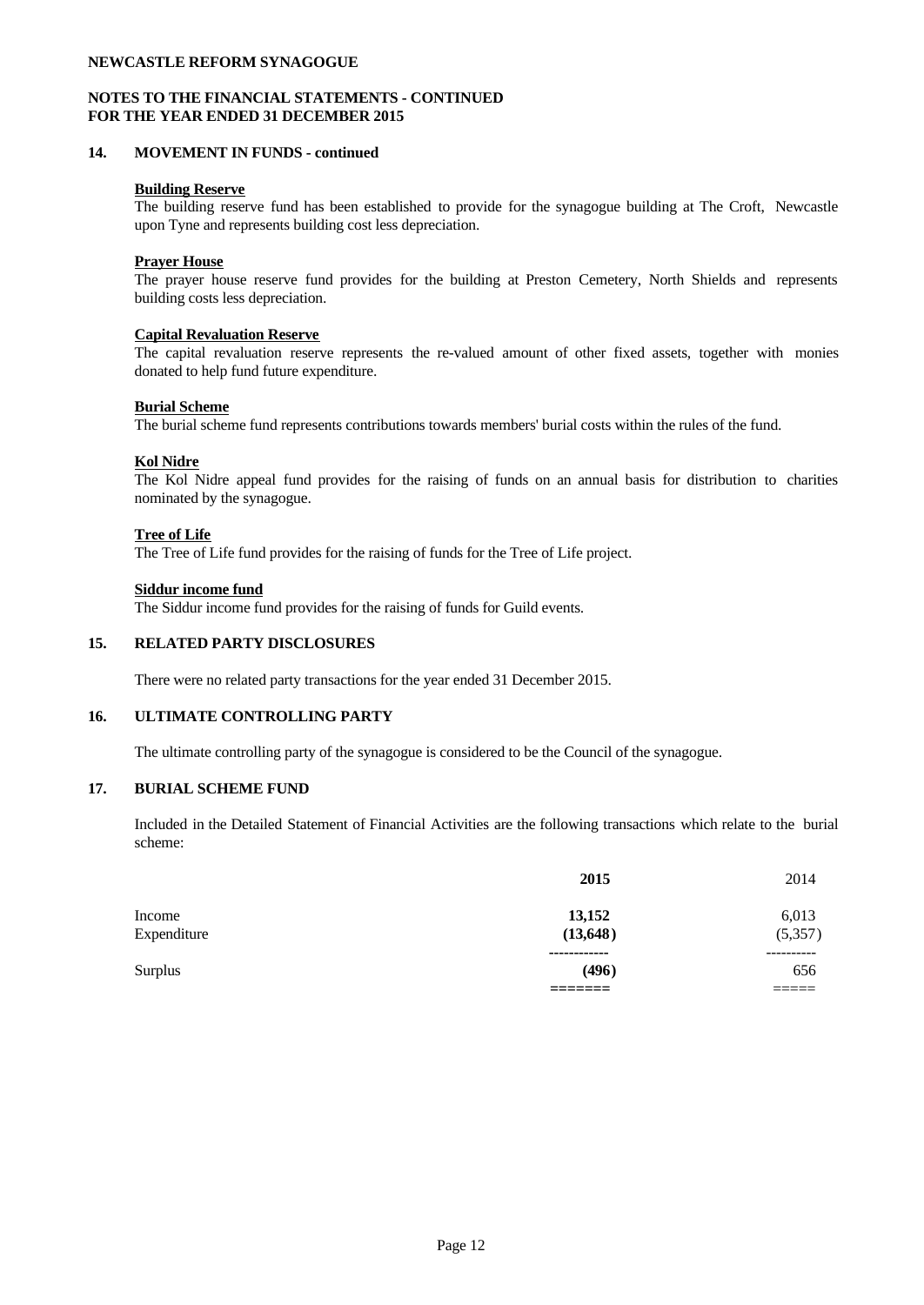# **NOTES TO THE FINANCIAL STATEMENTS - CONTINUED FOR THE YEAR ENDED 31 DECEMBER 2015**

# **18. GUILD ACCOUNTS**

Included in the Detailed Statement of Financial Activities are the following transactions which relate to the guild accounts:

|                   | 2015      | 2014       |  |
|-------------------|-----------|------------|--|
| Income            | 1,876     | 2,526      |  |
| Expenditure       | (1,551)   | (1,687)    |  |
|                   | --------- | ---------- |  |
| Surplus/(Deficit) | 325       | 839        |  |
|                   |           | _____      |  |
|                   |           |            |  |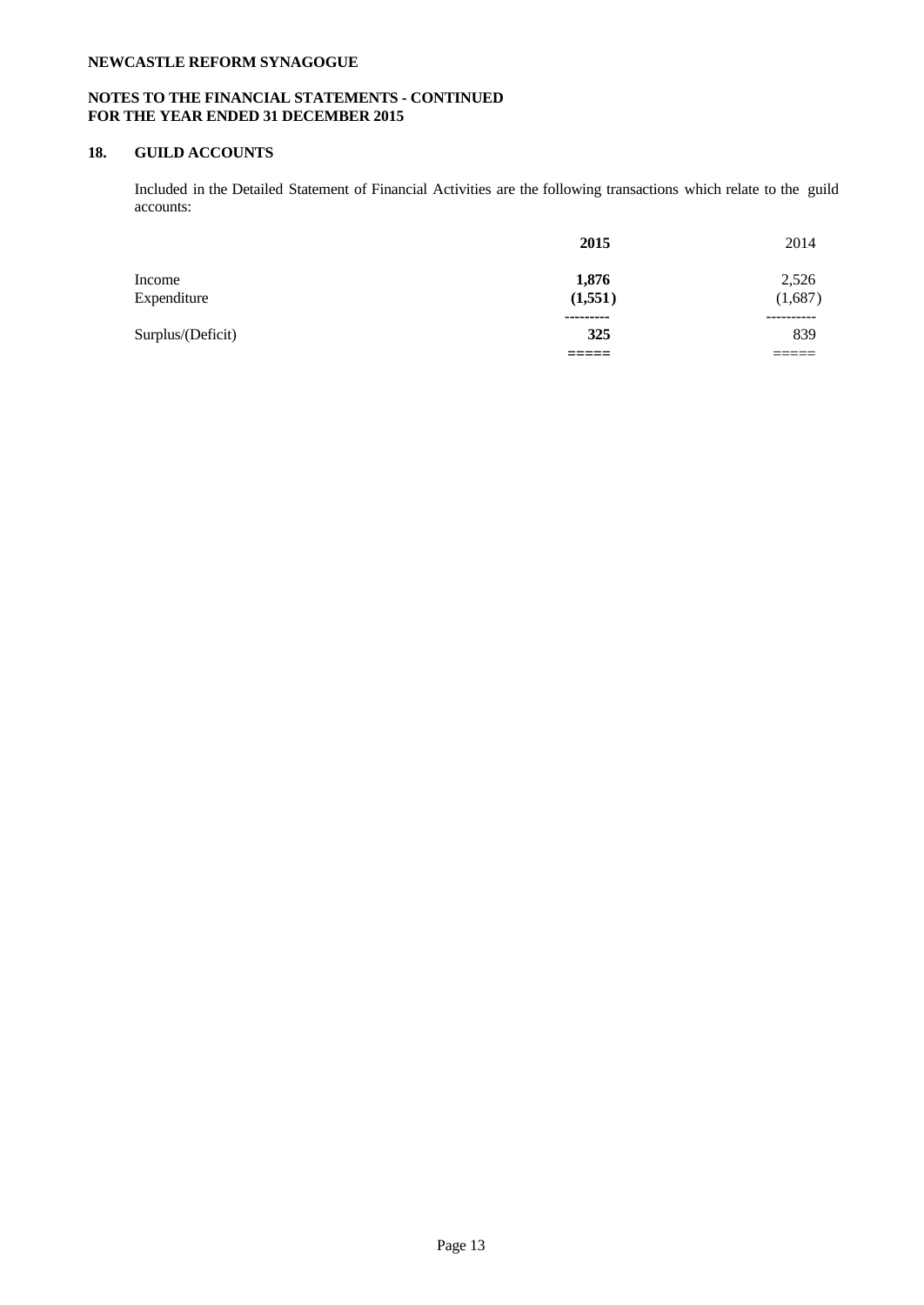# **DETAILED STATEMENT OF FINANCIAL ACTIVITIES FOR THE YEAR ENDED 31 DECEMBER 2015**

|                                 | 2015<br>$\pmb{\mathfrak{L}}$ | 2014<br>$\pounds$ |
|---------------------------------|------------------------------|-------------------|
| <b>INCOME AND ENDOWMENTS</b>    |                              |                   |
| <b>Donations and legacies</b>   |                              |                   |
| Donations                       | 4,422                        | 4,541             |
| Gift aid                        | 5,658                        | 6,767             |
| Legacies                        |                              | 300               |
| Subscriptions                   | 27,516                       | 29,131            |
| Burial scheme                   | 13,152                       | 6,013             |
| Kol Nidre appeal                | 2,142                        | 2,550             |
| <b>Board of Deputies</b>        | 50                           | 196               |
|                                 | 52,940                       | 49,498            |
| Other trading activities        |                              |                   |
| Shop income                     | 45                           |                   |
| Social events                   | 615                          | 1,127             |
| Guild social events             | 1,826                        | 2,452             |
|                                 | 2,486                        | 3,579             |
| <b>Investment income</b>        |                              |                   |
| Deposit account interest        | 5,023                        | 4,447             |
| Guild account interest          | 50                           | 74                |
|                                 | 5,073                        | 4,521             |
| Other income                    |                              |                   |
| Focus advertising and donation  | 176                          | 66                |
| Other income                    |                              | 1,475             |
| School visits                   | 831                          | 771               |
|                                 | 1,007                        | 2,312             |
| <b>Total incoming resources</b> | 61,506                       | 59,910            |

# **EXPENDITURE**

| 620                      | 606                      |  |
|--------------------------|--------------------------|--|
| 473                      | 741                      |  |
| 213                      | 338                      |  |
| 64                       | 51                       |  |
| $\overline{\phantom{a}}$ | 75                       |  |
| 1,498                    | 1,500                    |  |
| <b>20</b>                | $\overline{\phantom{a}}$ |  |
| 2,888                    | 3,311                    |  |
|                          |                          |  |

This page does not form part of the statutory financial statements